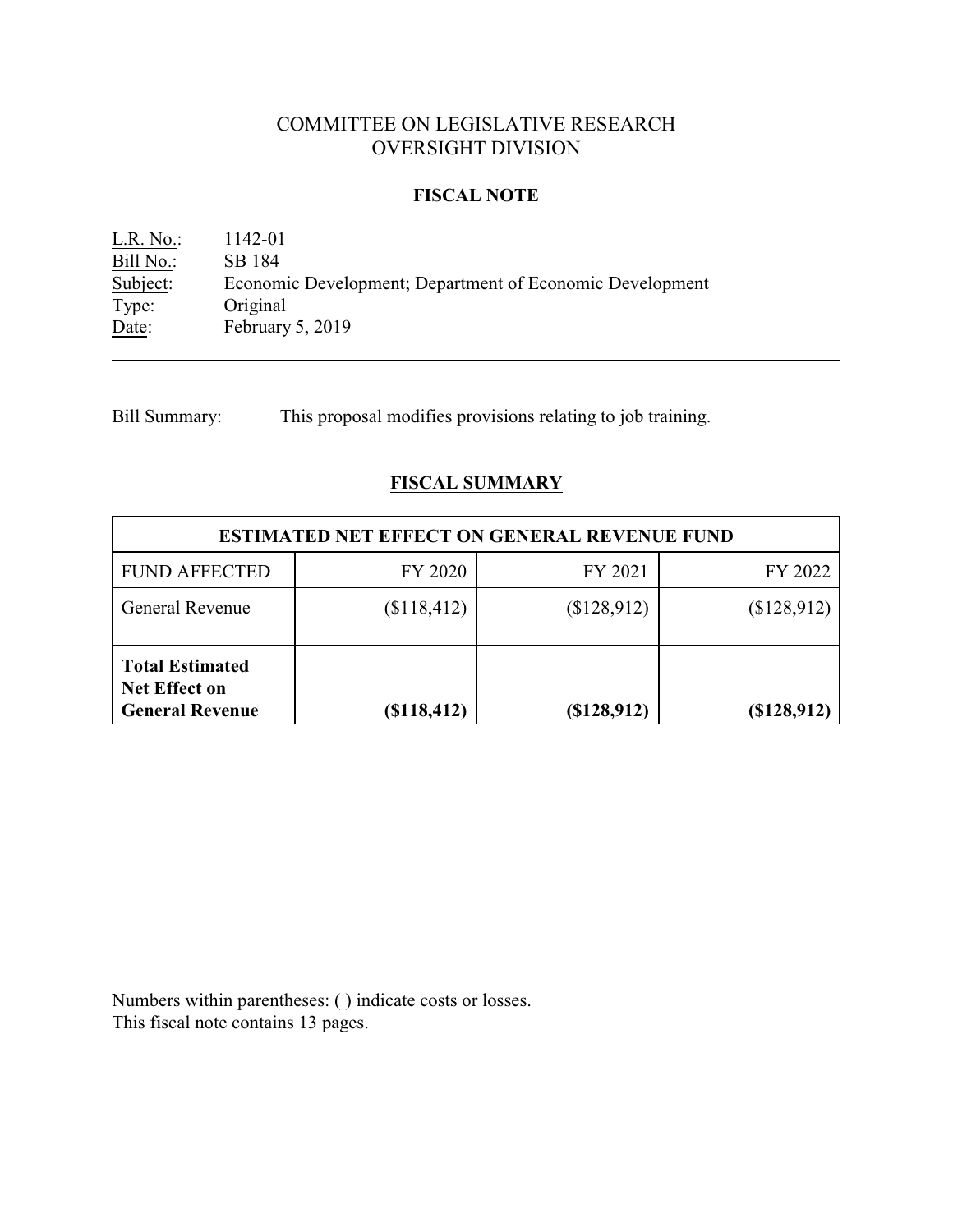| <b>ESTIMATED NET EFFECT ON OTHER STATE FUNDS</b>                                   |                                 |                                 |                                 |  |
|------------------------------------------------------------------------------------|---------------------------------|---------------------------------|---------------------------------|--|
| <b>FUND AFFECTED</b>                                                               | FY 2020                         | FY 2021                         | FY 2022                         |  |
| MO One Start Job<br>Development                                                    | \$52,500                        | \$63,000                        | \$63,000                        |  |
| Missouri One Start<br><b>Community College</b><br>New Jobs Training                | \$0                             | \$0                             | \$0                             |  |
| Missouri One Start<br><b>Community College</b><br><b>Job Retention</b><br>Training | \$0                             | \$0                             | \$0                             |  |
| <b>Community Colleges</b>                                                          | \$1,365,000 to<br>(\$1,365,000) | \$1,365,000 to<br>(\$1,365,000) | \$1,365,000 to<br>(\$1,365,000) |  |
| <b>Total Estimated</b><br><b>Net Effect on Other</b><br><b>State Funds</b>         | \$52,500                        | \$63,000                        | \$63,000                        |  |

| <b>ESTIMATED NET EFFECT ON FEDERAL FUNDS</b>                               |               |               |               |  |
|----------------------------------------------------------------------------|---------------|---------------|---------------|--|
| <b>FUND AFFECTED</b>                                                       | FY 2020       | FY 2021       | FY 2022       |  |
| Federal Funds*                                                             | $(\$342,489)$ | $(\$342,489)$ | $(\$342,489)$ |  |
|                                                                            |               |               |               |  |
| <b>Total Estimated</b><br><b>Net Effect on All</b><br><b>Federal Funds</b> | $(\$342,489)$ | $(*342,489)$  | (\$342,489)   |  |

\*Program costs transferred to the MO One Start Program.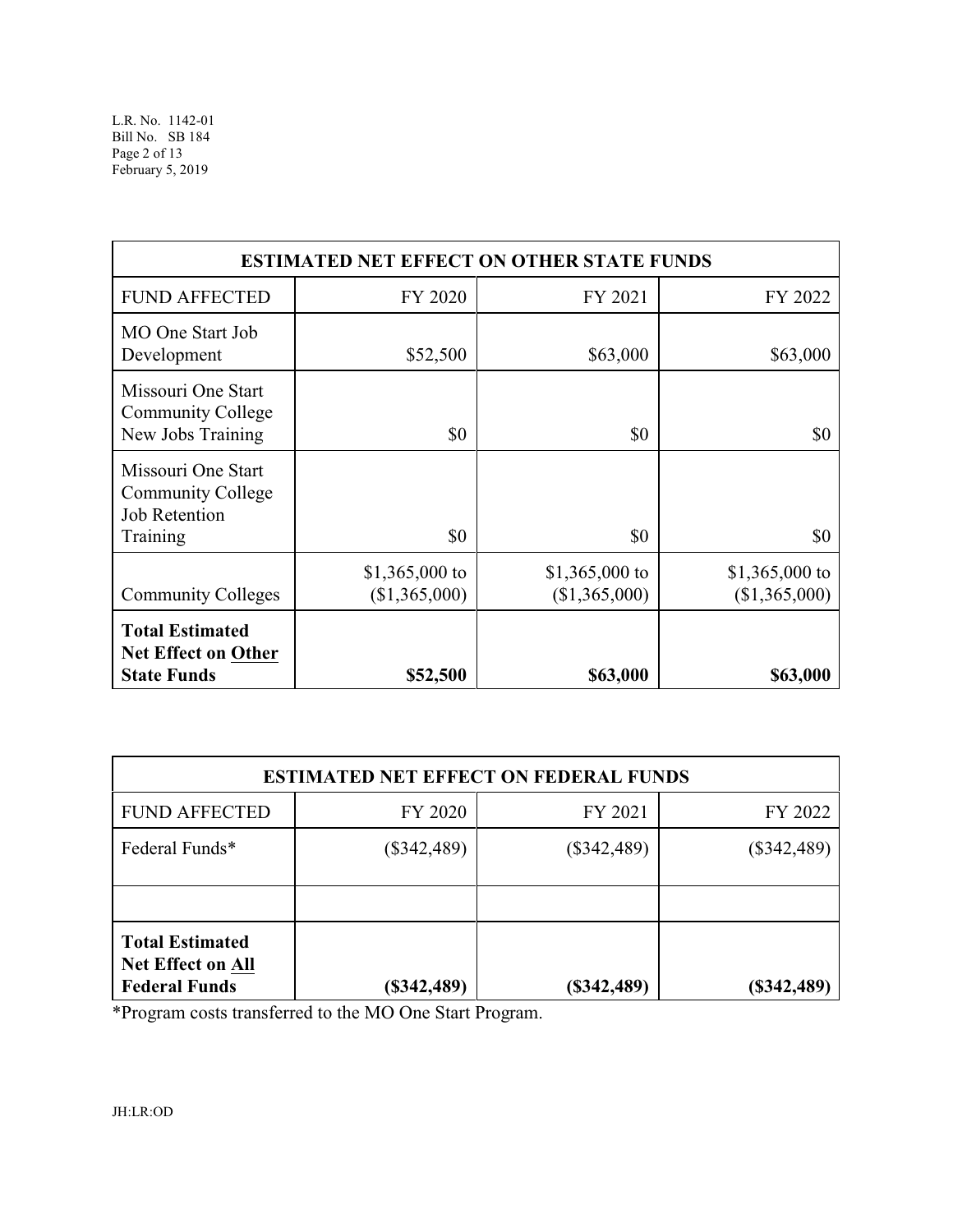| <b>ESTIMATED NET EFFECT ON FULL TIME EQUIVALENT (FTE)</b>    |         |            |         |  |
|--------------------------------------------------------------|---------|------------|---------|--|
| <b>FUND AFFECTED</b>                                         | FY 2020 | FY 2021    | FY 2022 |  |
| General Revenue                                              | 1 FTE   | 1 FTE      | 1 FTE   |  |
| Federal DWD                                                  | 3 FTE   | 3 FTE      | 3 FTE   |  |
| <b>Total Estimated</b><br><b>Net Effect on</b><br><b>FTE</b> | 4 FTE   | <b>FTE</b> |         |  |

 $\boxtimes$  Estimated Net Effect (expenditures or reduced revenues) expected to exceed \$100,000 in any of the three fiscal years after implementation of the act.

| <b>ESTIMATED NET EFFECT ON LOCAL FUNDS</b>            |  |  |  |  |  |
|-------------------------------------------------------|--|--|--|--|--|
| FY 2020<br><b>FUND AFFECTED</b><br>FY 2021<br>FY 2022 |  |  |  |  |  |
| \$0<br>\$0<br><b>Local Government</b>                 |  |  |  |  |  |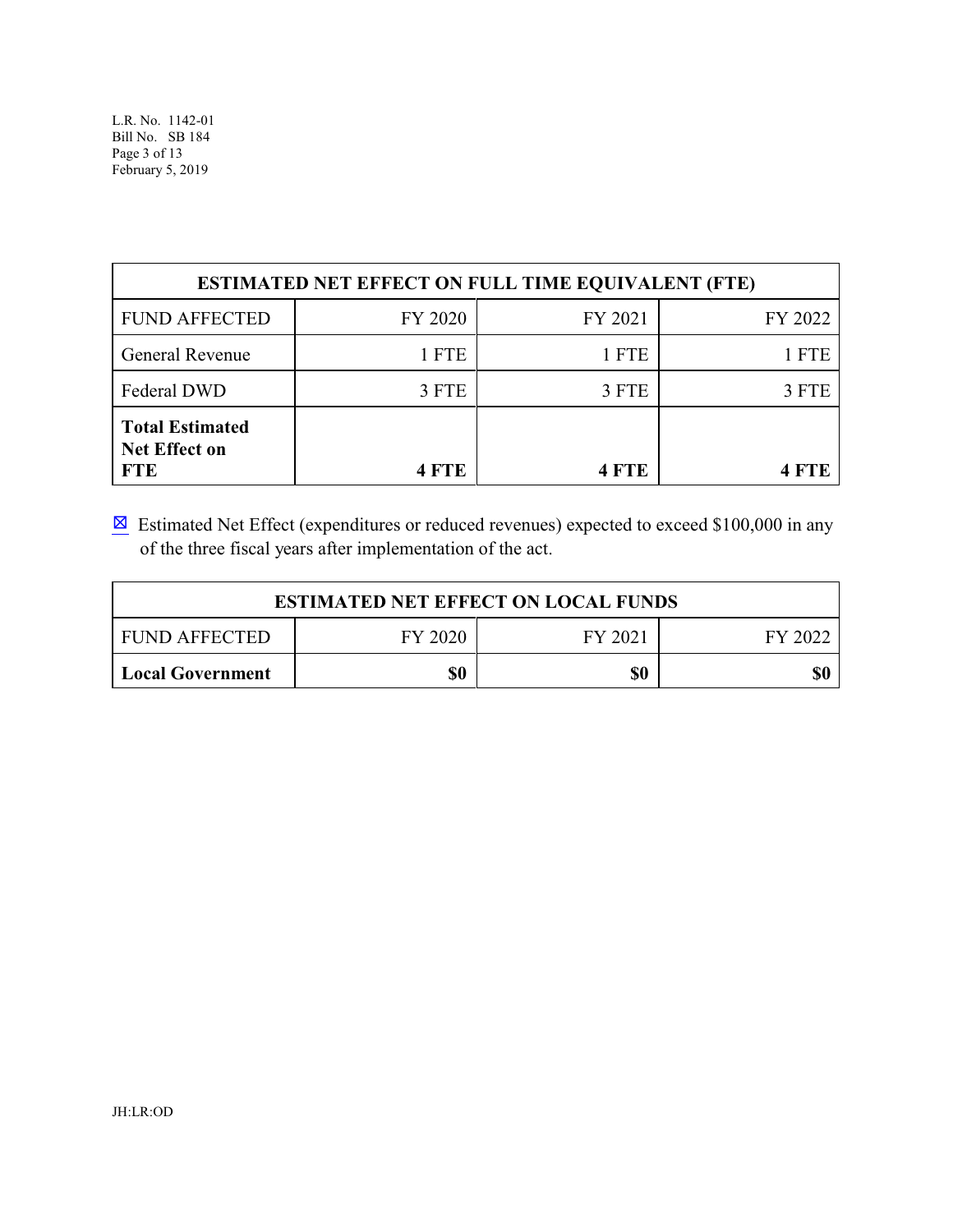L.R. No. 1142-01 Bill No. SB 184 Page 4 of 13 February 5, 2019

#### **FISCAL ANALYSIS**

#### ASSUMPTION

Officials of the **Office of Administration Division of Budget and Planning** (**B&P**) assume this proposal will not directly impact General Revenue. However, if more projects utilize the training programs, these projects could also apply for other tax credits. If more tax credits are issued, there could be an unknown decrease in General Revenue. Conversely, to the extent this proposal encourages other economic activity, General and Total State Revenue may be impacted, but B&P cannot estimate the induced revenues.

Officials of the **Department of Economic Development** (**DED**) assume this proposal would have no fiscal impact on the Department.

**Oversight** notes this proposal is similar to LR1063-01 HB 469. Oversight received a "no impact" response on December 31, 2018 for this proposal and the same "no impact" response on January 16, 2019 for HB 469. Oversight had additional questions on HB 469 and received a response to those questions on January 28, 2019. This fiscal note uses the same responses for DED as HB 469.

After questioning, **DED** stated that currently, the Missouri Job Development Fund, the New Jobs Training Program, and the Job Retention Training Programs are located in the budget of DED's Division of Workforce Development. These programs are being renamed the Missouri One Start Program and a new unit is being built around these existing programs.

DED assumes this bill uses the 3 existing programs - the Missouri Job Development Fund, the New Jobs Training Program and the Job Retention Training Program - and the changes in this bill therefore do not result in an increase to General Revenue. The Governor's Executive budget calls for an increase in funding for these programs however, this is not a result of or in any way correlated to the changes in this bill. DED assumed the several structural changes in the bill would not result in an increase in General Revenue.

Officials at the **Department of Revenue** (**DOR**) assume there is no fiscal impact from this proposal.

**Oversight** notes that DOR have stated the proposal would not have a direct fiscal impact on their organization. Oversight does not have any information to the contrary. Therefore, Oversight will reflect a zero impact on the fiscal note for this organization.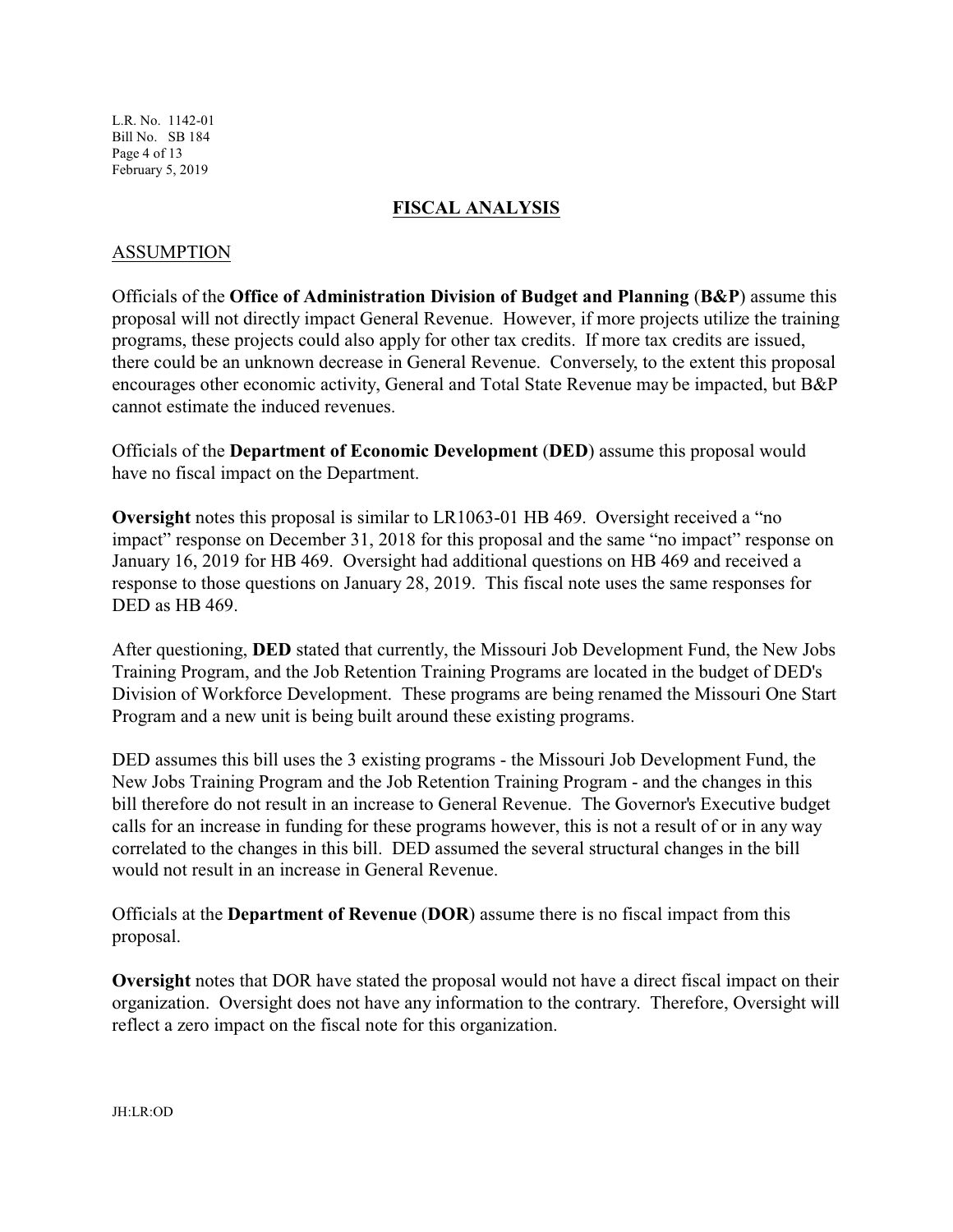L.R. No. 1142-01 Bill No. SB 184 Page 5 of 13 February 5, 2019

#### ASSUMPTION (continued)

**Oversight** notes that this proposal is changing the name of the Missouri Works Training Programs to Missouri One Start Program. Additionally, this proposal is changing the name of the Missouri Works Job Development Fund to the Missouri One Start Job Development Fund. Oversight assumes there is a net zero impact from the name changes.

After questioning, **DED** stated this proposal changes the 15% administrative fee for community colleges to a performance-based measure; however the bill does not call for a change in the total amount that would be spent on administration of the program. DED stated these funds are limited to the core budget appropriation as well, included in HB 7 and in no way changed by this bill.

**Oversight** notes in §620.800(27)(f) this proposal changes from 15% for administrative expenses to a "reasonable amount determined by the Department." Oversight notes the Missouri Works New Jobs Training Program spent \$5.6 million in FY 2018 from the Community College New Jobs Training Fund (0563) and the Missouri Works Retained Jobs Training Program spent \$3.5 million in FY 2018 from the Community College Job Retention Training Fund (0717). Under current law \$1,365,000 (15%) could have been spent for administrative expenses of community colleges. DED assumes that by using a performance-based system, they could reduce the administrative expenses and reinvest that savings into other companies. Oversight notes DED could raise or lower the rate and assumes the rate will not exceed 30%, therefore, Oversight will show this as a (\$1,365,000) to \$1,365,000 for community colleges.

**Oversight** notes that §620.806.3 requires petition review and contracts with community colleges in lieu of the guaranteed 15% payment. Oversight assumes that existing and reallocated staff will be able to handle these additional duties.

After questioning, **DED** noted this proposal removes the limit on how much can be spent to market the program; however, this proposal does not call for additional funds for this purpose. These funds would be spent out of the program's core budget, which is included in HB 7 and in no way changed by this bill.

**Oversight** notes this proposal, in §620.803, removes the limit of \$50,000 to contract with external entities for advertising, marketing and promoting this program. DED stated they have not used funding for external contracting for marketing but will need to do so if Missouri One Start can compete with other states to effectively market regionally and nationally. Oversight notes that any funding used for marketing would be an increase in administrative costs to the program. Oversight assumes \$50,001 - \$250,000 will be spent for external marketing.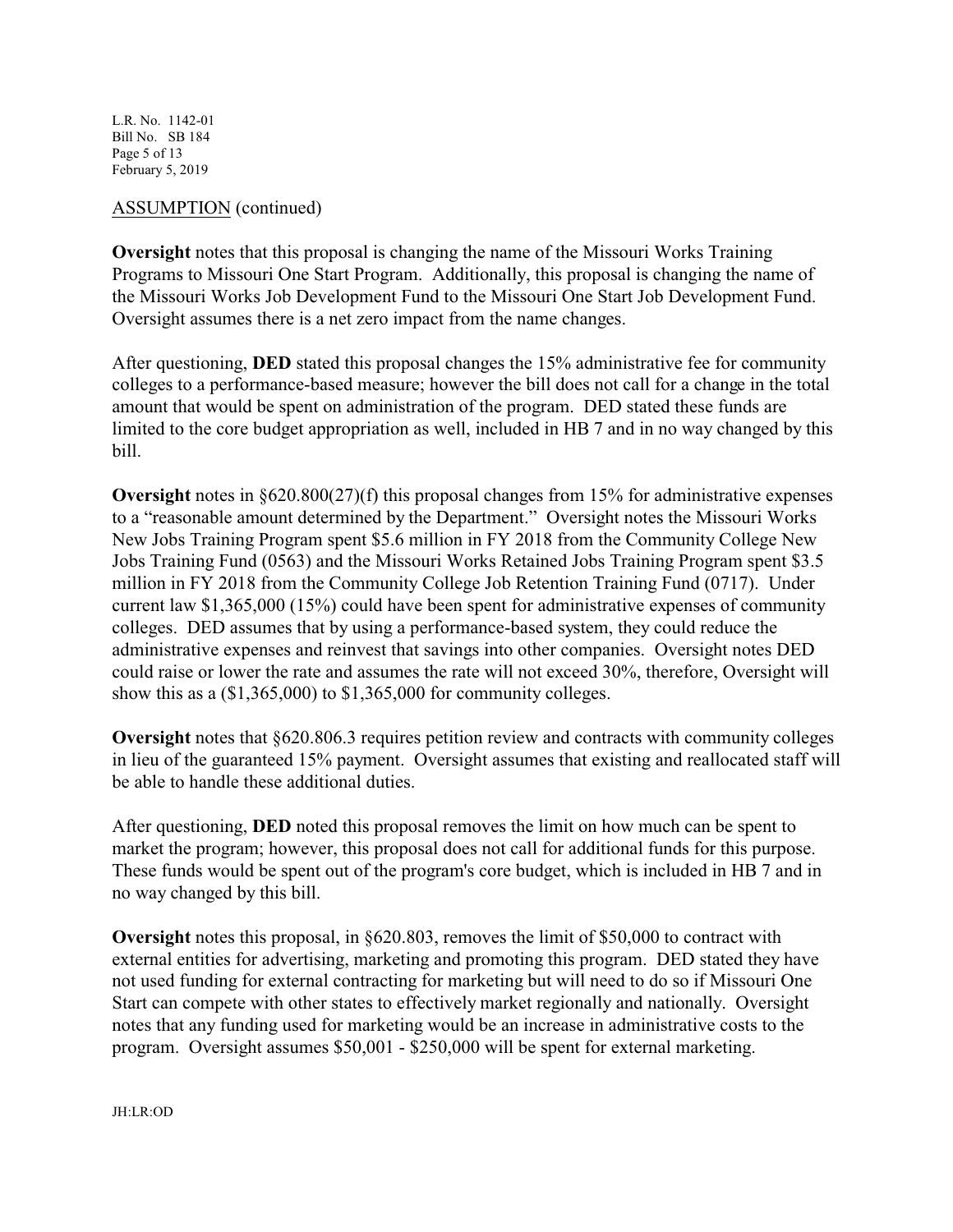L.R. No. 1142-01 Bill No. SB 184 Page 6 of 13 February 5, 2019

#### ASSUMPTION (continued)

After questioning, **DED** noted this proposal adds the ability to add interest if determined to be needed for clawback repayments. Over the last 5 years, \$562,520 has been collected in clawback repayments. Of that amount, \$344,967 was collected from New Jobs withholding repayments and the funds were returned to General Revenue DOR's withholding unit. The remaining \$217,553 was collected from Missouri Job Development Fund Projects, and deposited into the Missouri Job Development Fund (0600). This interest would be paid to the state, and would not result in a negative fiscal impact to the state.

**Oversight** notes this proposal in §620.803.8 allows DED to recapture all benefits awarded under the MO One Start Program. DED stated all three existing programs have Clawback provisions which pertain to them - Missouri Job Development Fund is a grant program and New Jobs Training/Job Retention Training Programs use the diversion of withholding credits. There have been occasions in the past when DED recovered funds. The new language strengthens the Clawback provision to include the ability to add interest if necessary when repayment is required. Repayment would be in play if the company didn't create/maintain the jobs and/or moved the jobs out of state. Oversight assumes a 5% interest rate pursuant to DOR's interest rate and estimates an increase in interest revenue for each fund and notes that \$5,625 (\$562,620 x 5% / 5 years) annually could have been recouped previously. Oversight notes that any money that is Clawbacked from the New & Retained Jobs Funds is withholding tax money and would be forwarded to DOR to be deposited with all other withholding funds. Any interest recovered from the withholding tax would be forwarded to General Revenue. Any funds from the Job Development program would be deposited into the Job Development program and any interest from that program would be also deposited into the fund.

Officials of the **Office of the State Treasurer** (**STO**) assume this proposal is taking interest earnings from General Revenue and placing them with the renamed Missouri One Start Job Development Fund (0600). Currently, earnings on this fund are posted to General Revenue. Estimated costs to General Revenue are:

| FY 2020 | \$52,500 |
|---------|----------|
| FY 2021 | \$63,000 |
| FY 2022 | \$63,000 |

**Oversight** will show the loss to General Revenue and gain to the Missouri One Start Job Development Fund of the interest estimated by the STO.

After questioning, **DED** noted there are currently 8 staff assigned to the 3 programs that will form Missouri One Start. In addition, 4 staff from the Division of Workforce Development Administration currently provide some support to these three programs, and will be reassigned

JH:LR:OD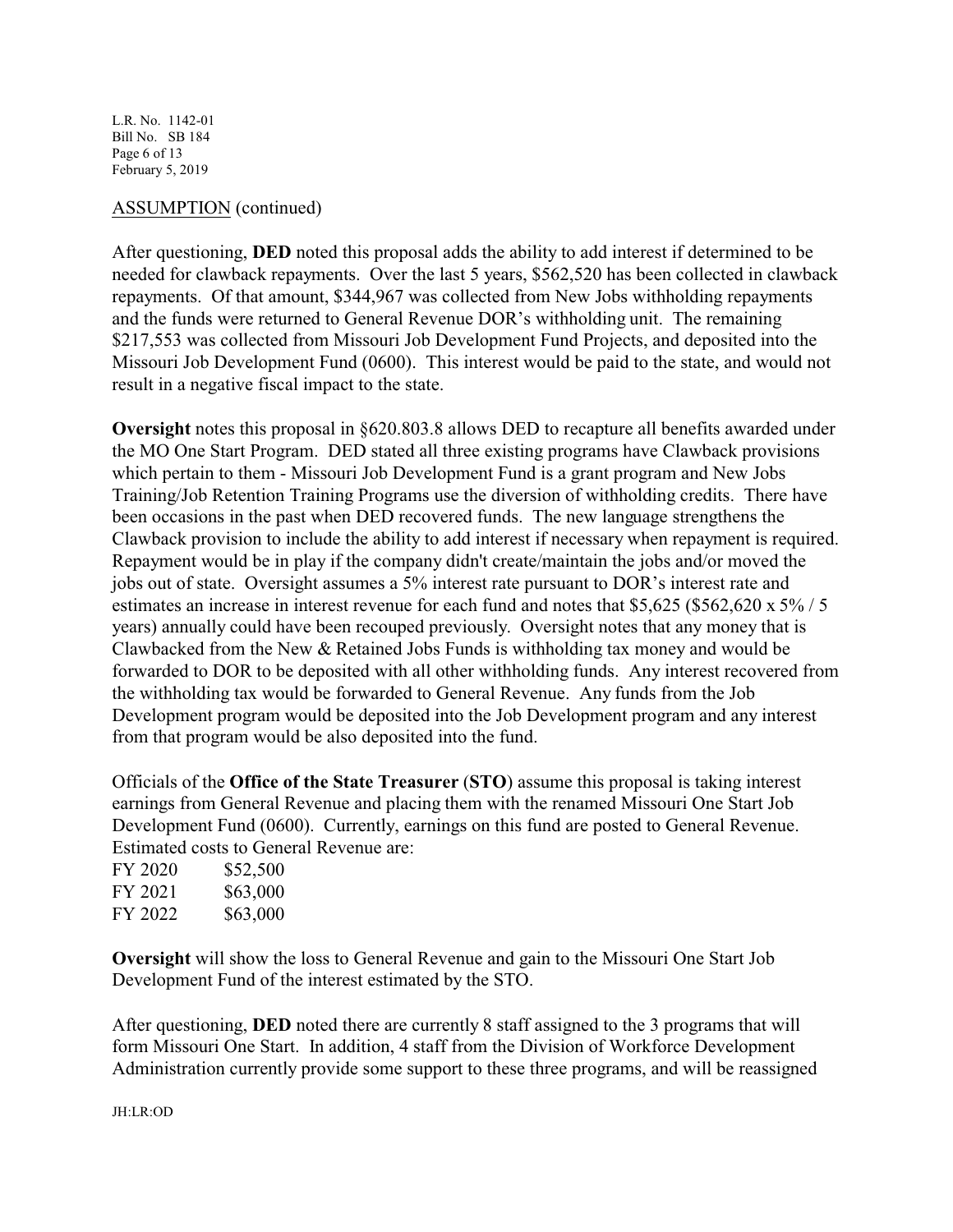L.R. No. 1142-01 Bill No. SB 184 Page 7 of 13 February 5, 2019

#### ASSUMPTION (continued)

organizationally. These positions are and will continue to be funded out of federal workforce development funds. Their positions will not be back-filled at the Division of Workforce Development, resulting in no net change in General Revenue. Funding for these FTEs is included in HB 7, and in no way changed by this bill.

**Oversight** notes that DED states the transfer of 4 FTE would not have a fiscal impact; however, there could be an increase. The Executive Budget for FY 2020 proposes moving the current 8 FTE to the MO One Start Program and additionally moving 1 FTE from General Revenue and 3 from Federal Funds to the MO One Start Program. Oversight assumes these 4 positions were no longer needed due to policy decisions that are external to the provisions of this bill. Oversight will show the transfer of the 4 new employees (salary, fringe and equipment) to the program in the fiscal note.

**Oversight** notes that §620.809(4) allows employees in retained jobs with a company to train with the potential employees that will be filling the new jobs. Oversight is unable to determine if this would result in a decrease in the number of training programs that could be funded.

Officials at the **Joint Committee on Administrative Rules** (**JCAR**) assume this proposal is not anticipated to cause a fiscal impact beyond current appropriations.

**Oversight** assumes JCAR will be able to administer any rules resulting from this proposal with existing resources.

Officials from the **Office of the Secretary of State (SOS)** assume many bills considered by the General Assembly include provisions allowing or requiring agencies to submit rules and regulations to implement the act. The SOS is provided with core funding to handle a certain amount of normal activity resulting from each year's legislative session. The fiscal impact for this fiscal note to the SOS for Administrative Rules is less than \$5,000. The SOS recognizes that this is a small amount and does not expect that additional funding would be required to meet these costs. However, the SOS also recognizes that many such bills may be passed by the General Assembly in a given year and that collectively the costs may be in excess of what the office can sustain with the core budget. Therefore, the SOS reserves the right to request funding for the cost of supporting administrative rules requirements should the need arise based on a review of the finally approved bills signed by the governor.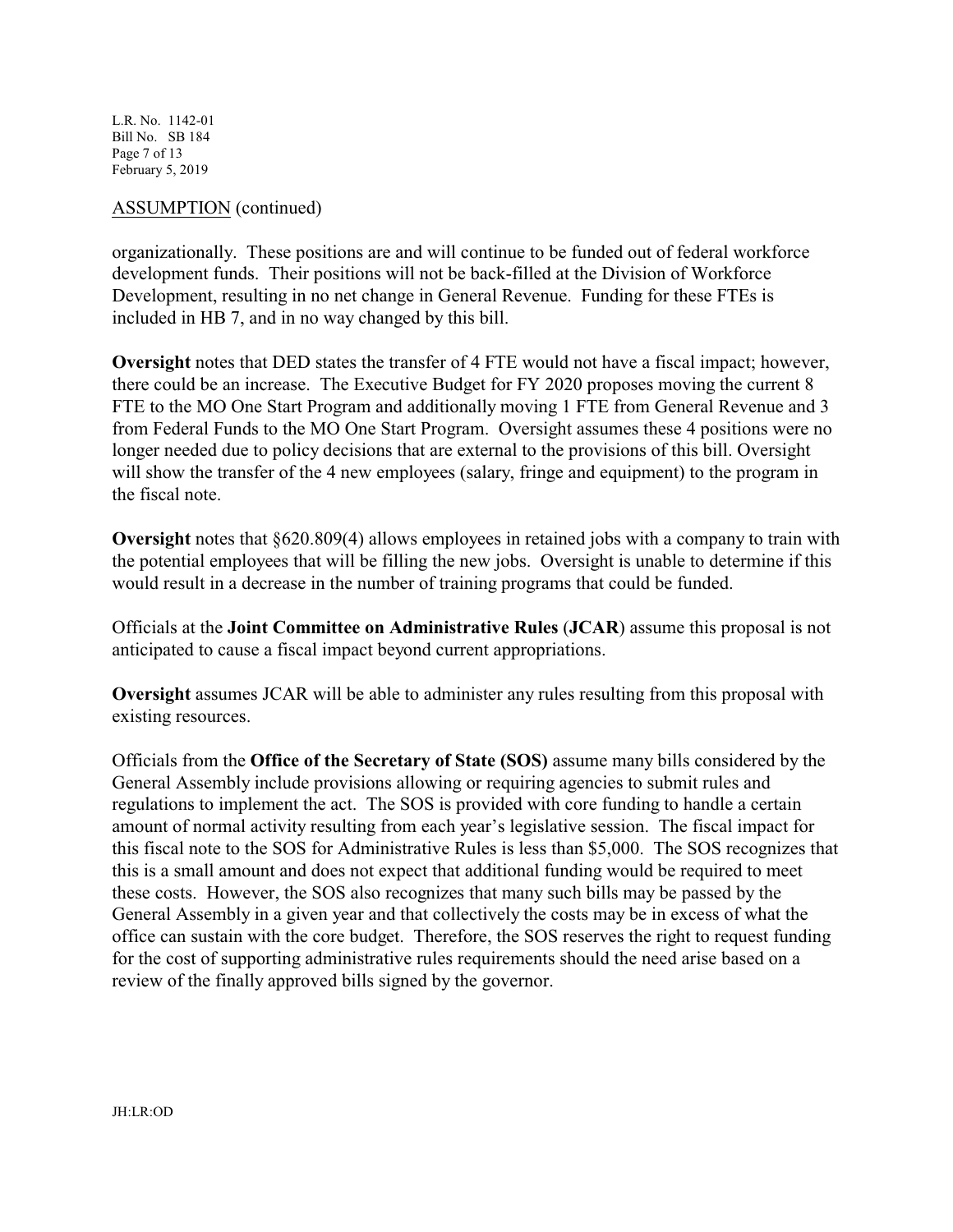L.R. No. 1142-01 Bill No. SB 184 Page 8 of 13 February 5, 2019

#### ASSUMPTION (continued)

**Oversight** assumes the SOS could absorb the costs of printing and distributing regulations related to this proposal. If multiple bills pass which require the printing and distribution of regulations at substantial costs, the SOS could require additional resources.

**Oversight** only reflects the responses that we have received from state agencies and political subdivisions; however, other schools and community colleges were requested to respond to this proposed legislation but did not. For a general listing of political subdivisions included in our database, please refer to www.legislativeoversight.mo.gov.

| FISCAL IMPACT - State Government                                                                                   | FY 2020<br>$(10 \text{ Mo.})$   | FY 2021                         | FY 2022                        |
|--------------------------------------------------------------------------------------------------------------------|---------------------------------|---------------------------------|--------------------------------|
| <b>GENERAL REVENUE</b>                                                                                             |                                 |                                 |                                |
| Loss - STO §620.806- Fund investment<br>interest now retained by the MO One<br><b>Start Job Development Fund</b>   | $(\$52,500)$                    | $(\$63,000)$                    | $(\$63,000)$                   |
| Transfer In - DED §620.803.8 - clawback<br>money with interest from MO One Start<br>CC New Jobs Training Fund      | \$0 to Could<br>exceed \$5,625  | \$0 to Could<br>exceed $$5,625$ | \$0 to Could<br>exceed \$5,625 |
| Transfer In - DED §620.803.8 - clawback<br>money with interest from MO One Start<br>CC Retained Jobs Training Fund | \$0 to Could<br>exceed $$5,625$ | \$0 to Could<br>exceed $$5,625$ | \$0 to Could<br>exceed \$5,625 |
| Cost - DED §620.800 one FTE MO One<br>Start Division (1 FTE)                                                       | $(\$65,912)$                    | $(\$65,912)$                    | $(\$65,912)$                   |
| <b>ESTIMATED NET EFFECT ON</b><br><b>GENERAL REVENUE</b>                                                           | <u>(\$118,412)</u>              | $($ \$128,912)                  | <u>(\$128,912)</u>             |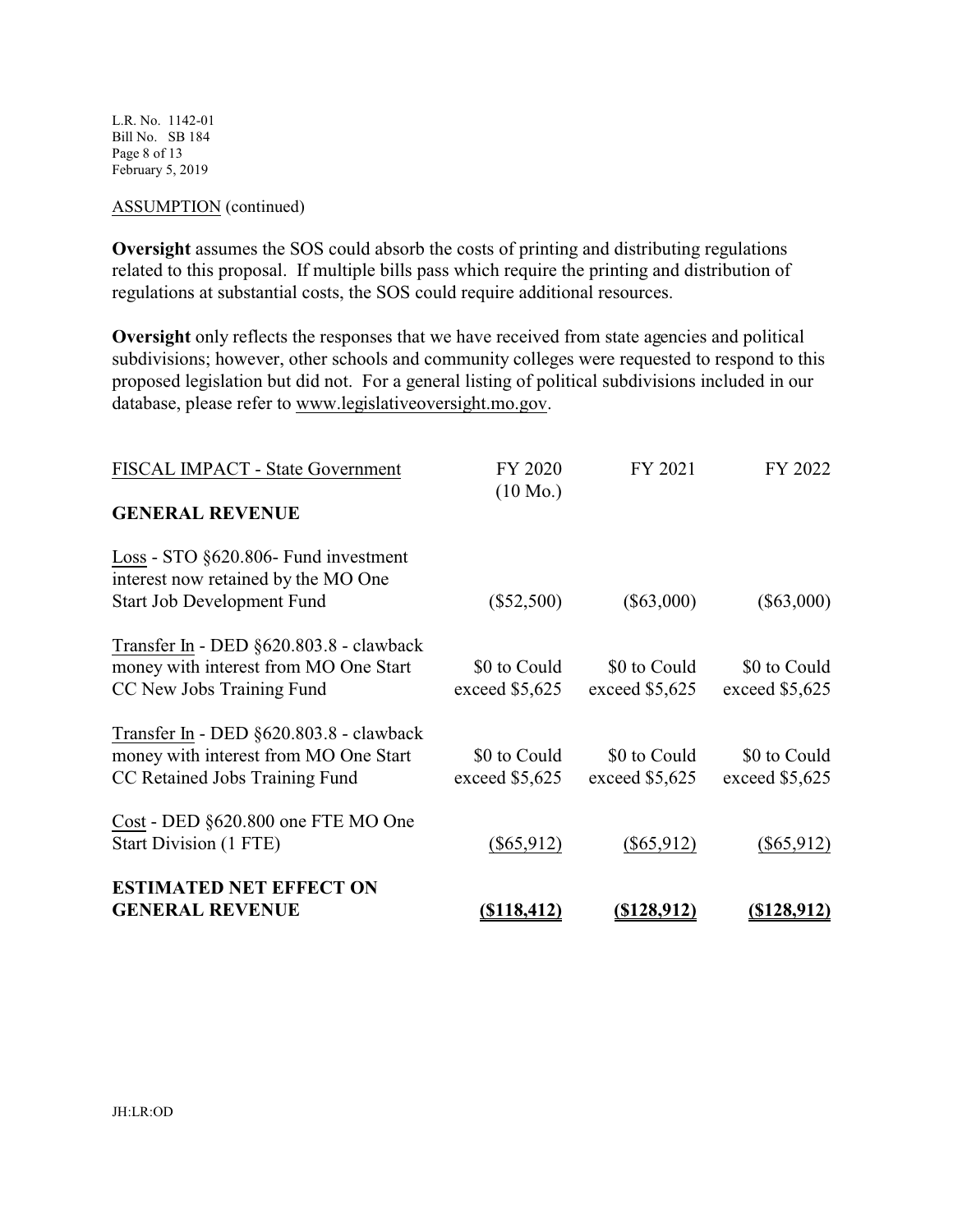L.R. No. 1142-01 Bill No. SB 184 Page 9 of 13 February 5, 2019

| FISCAL IMPACT - State Government                         | FY 2020            | FY 2021        | FY 2022      |
|----------------------------------------------------------|--------------------|----------------|--------------|
| (continued)                                              | $(10 \text{ Mo.})$ |                |              |
| <b>MISSOURI ONE START JOB</b><br><b>DEVELOPMENT FUND</b> |                    |                |              |
| Revenue - STO §620.806- Fund                             |                    |                |              |
| investment interest retained by the Fund                 | \$52,500           | \$63,000       | \$63,000     |
| Administrative Increase - DED                            |                    |                |              |
| $\S620.803.5$ - removal of cap on what                   | \$50,001 to        | \$50,001 to    | \$50,001 to  |
| marketing contracts can cost                             | \$250,000          | \$250,000      | \$250,000    |
| Program Distribution Decrease - DED                      |                    |                |              |
| 620.803.5 marketing contract increased                   | $(\$50,001$ to     | $(\$50,001$ to | (\$50,001 to |
| administrative costs                                     | \$250,000)         | \$250,000      | \$250,000    |
| <b>ESTIMATED NET EFFECT ON</b>                           |                    |                |              |
| <b>MISSOURI ONE START JOB</b>                            |                    |                |              |
| <b>DEVELOPMENT FUND</b>                                  | \$52,500           | \$63,000       | \$63,000     |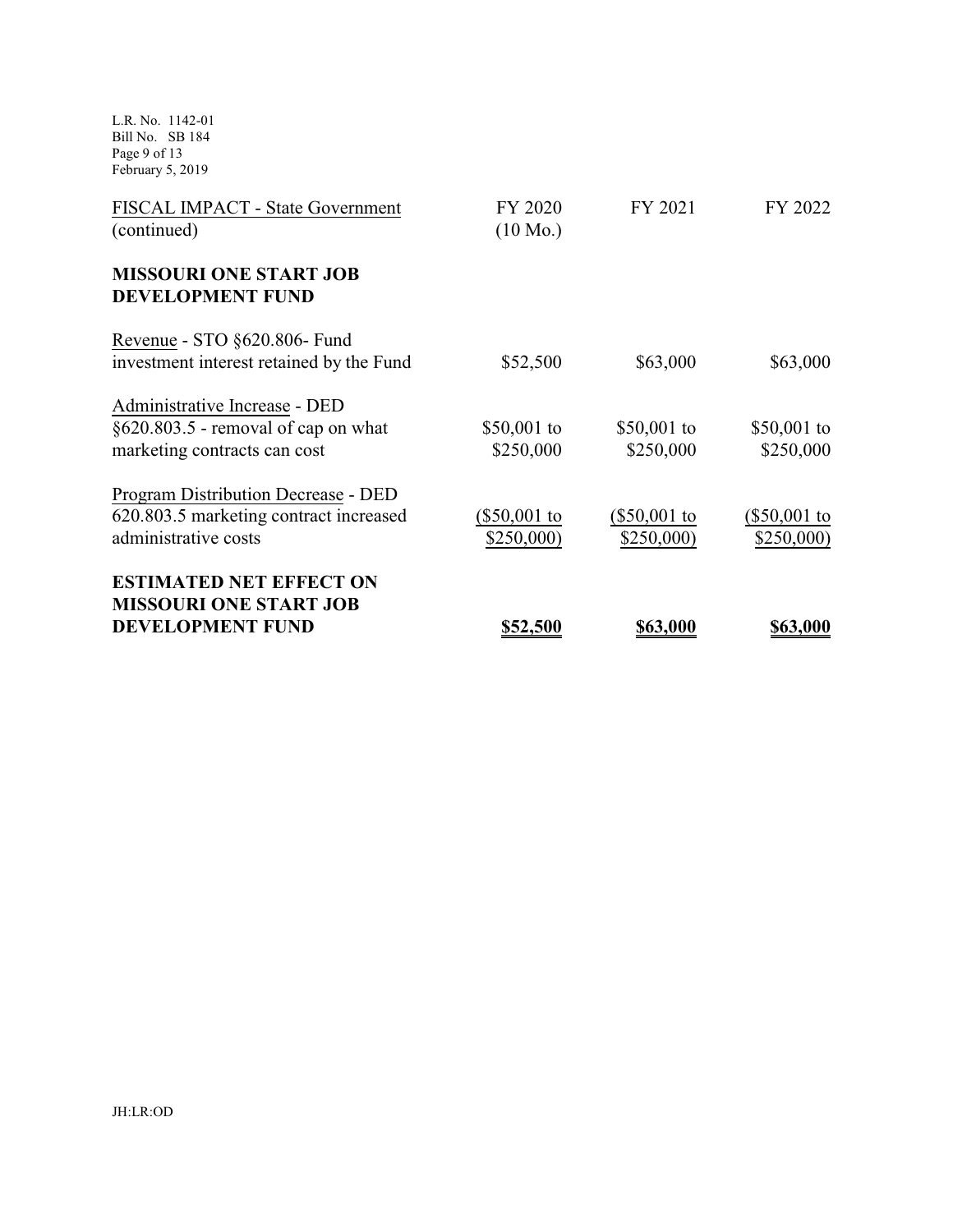L.R. No. 1142-01 Bill No. SB 184 Page 10 of 13 February 5, 2019

| FISCAL IMPACT - State Government<br>(continued)                                                                                    | FY 2020<br>$(10 \text{ Mo.})$    | FY 2021                            | FY 2022                          |
|------------------------------------------------------------------------------------------------------------------------------------|----------------------------------|------------------------------------|----------------------------------|
| <b>MISSOURI ONE START</b><br><b>COMMUNITY COLLEGE NEW</b><br><b>JOBS TRAINING FUND</b>                                             |                                  |                                    |                                  |
| Revenue - DED §620.803.8 - clawback<br>money with interest payments                                                                | \$0 to Could<br>exceed \$5,625   | \$0 to Could<br>exceed \$5,625     | \$0 to Could<br>exceed \$5,625   |
| Transfer Out - DED §620.803.8 -<br>clawback money with interest is<br>withholding taxes and forwarded to<br><b>General Revenue</b> | \$0 to (Could<br>exceed $$5,625$ | \$0 to (Could<br>exceed $$5,625$ ) | \$0 to (Could<br>exceed \$5,625  |
| <b>ESTIMATED NET EFFECT ON</b><br><b>MISSOURI ONE START</b>                                                                        |                                  |                                    |                                  |
| <b>COMMUNITY COLLEGE NEW</b><br><b>JOBS TRAINING FUND</b>                                                                          | <u>\$0</u>                       | <u>\$0</u>                         | <u>\$0</u>                       |
| <b>MISSOURI ONE START</b><br><b>COMMUNITY COLLEGE JOB</b><br><b>RETENTION TRAINING FUND</b>                                        |                                  |                                    |                                  |
| Revenue - DED §620.803.8 - clawback<br>money with interest payments                                                                | \$0 to Could<br>exceed \$5,625   | \$0 to Could<br>exceed \$5,625     | \$0 to Could<br>exceed $$5,625$  |
| Transfer Out - DED §620.803.8 -<br>clawback money with interest is<br>withholding taxes and forwarded to<br>General Revenue        | \$0 to (Could<br>exceed $$5,625$ | \$0 to (Could<br>exceed $$5,625$   | \$0 to (Could<br>exceed $$5,625$ |
| <b>ESTIMATED NET EFFECT ON</b><br><b>MISSOURI ONE START</b><br><b>COMMUNITY COLLEGE JOB</b><br><b>RETENTION TRAINING FUND</b>      | S <sub>0</sub>                   | <u>\$0</u>                         | <u>\$0</u>                       |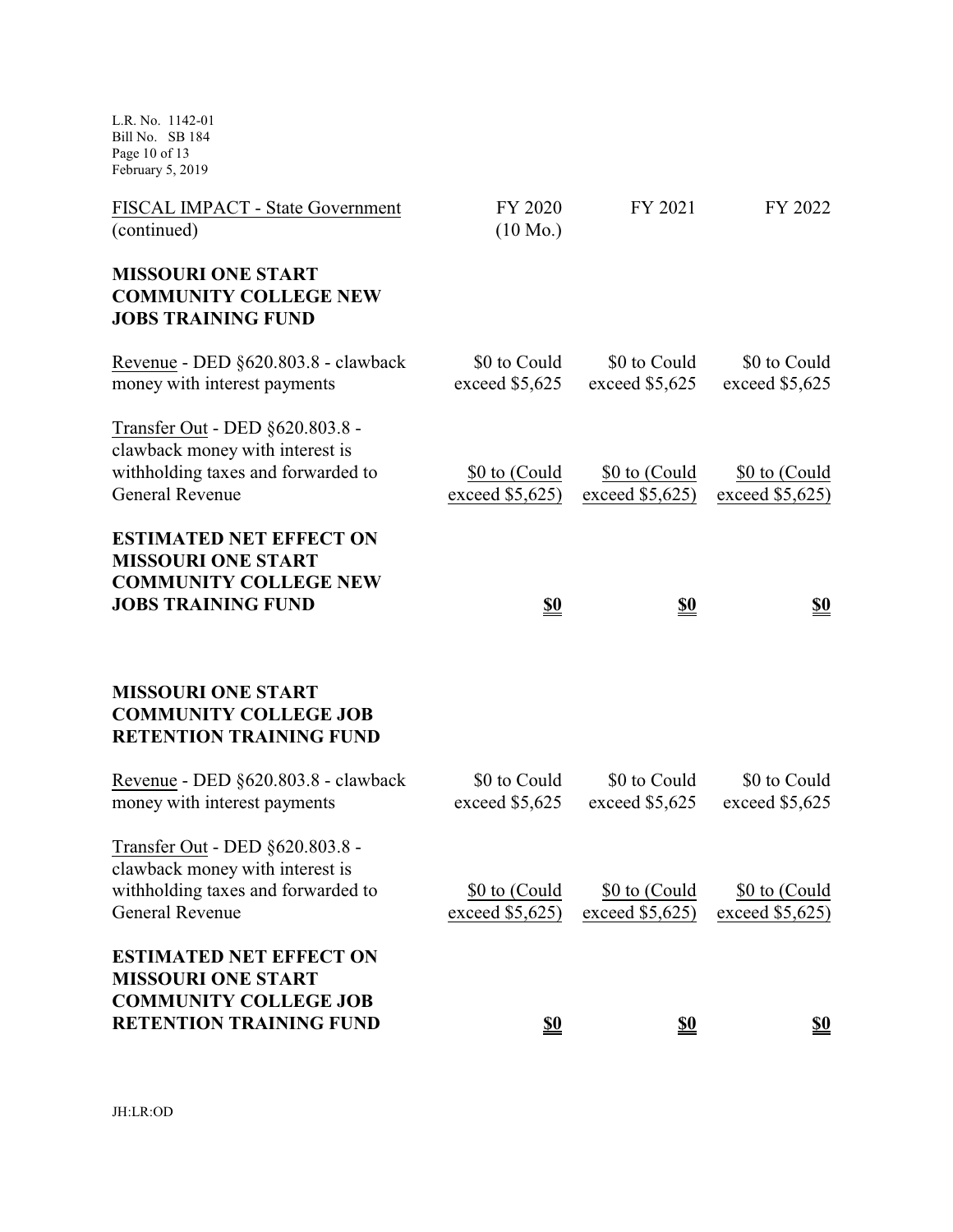L.R. No. 1142-01 Bill No. SB 184 Page 11 of 13 February 5, 2019

| FISCAL IMPACT - State Government<br>(continued)                                              | FY 2020<br>$(10 \text{ Mo.})$    | FY 2021                          | FY 2022                         |
|----------------------------------------------------------------------------------------------|----------------------------------|----------------------------------|---------------------------------|
| <b>FEDERAL FUNDS</b>                                                                         |                                  |                                  |                                 |
| Cost - DED §620.800 three FTE to MO<br>One Start Division (3 FTE)                            | $(\$342,489)$                    | $(\$342,489)$                    | $(\$342,489)$                   |
| <b>ESTIMATED NET EFFECT ON</b><br><b>FEDERAL FUNDS</b>                                       | $($ \$342,489)                   | $($ \$342,489)                   | (\$342,489)                     |
| <b>COMMUNITY COLLEGES</b>                                                                    |                                  |                                  |                                 |
| Administrative Change - §620.800(27)<br>removal of the 15% cap on administrative<br>expenses | \$1,365,000 to<br>(\$1,365,000)  | \$1,365,000 to<br>(\$1,365,000)  | \$1,365,000 to<br>(\$1,365,000) |
| <b>ESTIMATED NET EFFECT ON</b><br><b>COMMUNITY COLLEGES</b>                                  | \$1,365,000 to<br>( \$1,365,000) | \$1,365,000 to<br>( \$1,365,000) | \$1,365,000 to<br>(\$1,365,000) |
| FISCAL IMPACT - Local Government                                                             | FY 2020<br>$(10 \text{ Mo.})$    | FY 2021                          | FY 2022                         |
|                                                                                              | <u>\$0</u>                       | <u>\$0</u>                       | <u>\$0</u>                      |

# FISCAL IMPACT - Small Business

No direct fiscal impact to small businesses would be expected as a result of this proposal.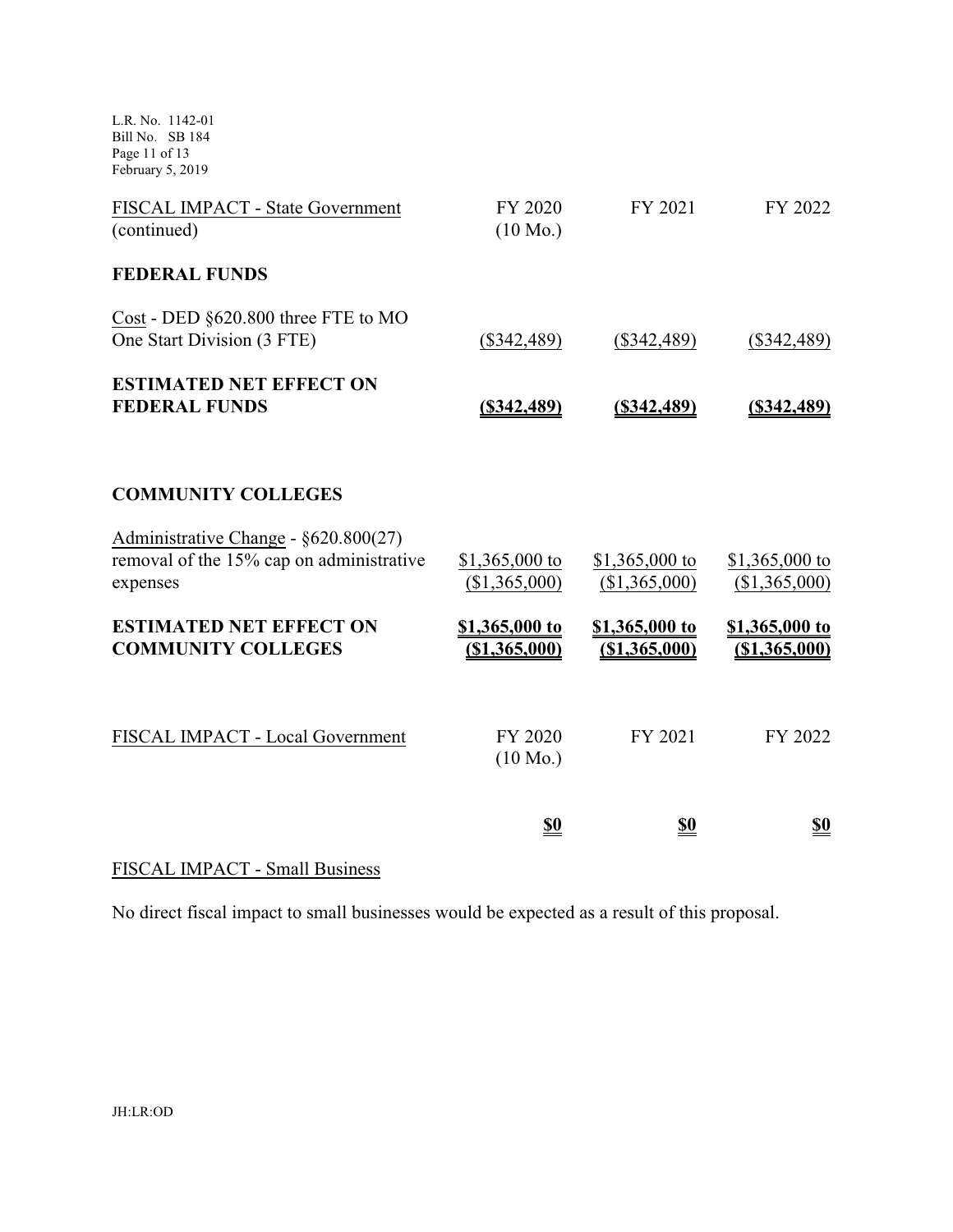L.R. No. 1142-01 Bill No. SB 184 Page 12 of 13 February 5, 2019

#### FISCAL DESCRIPTION

This act modifies several provisions relating to the Missouri Works Training Program.

This act renames the program the Missouri One Start Program. Current law allows administrative expenses equal to fifteen percent of total training costs. This act limits such expenses to a reasonable amount determined by the Department of Economic Development. In promulgating rules and regulations governing the Missouri One Start Training Program, this act requires the Department to consider such factors as the potential number of new jobs to be created, the amount of new capital investment in new facilities and equipment, the significance of state benefits to the qualified company's decision to locate or expand in Missouri, the economic need of the affected community, and the importance of the qualified company to the economic development of the state.

This act allows the Department to require a qualified business to repay all benefits if such business fails to maintain the new or retained jobs within five years of approval of benefits or if such business leaves the state within five years of approval of benefits.

This act allows the Department to contract with other entities, including businesses, industries, other state agencies, and political subdivisions of the state for the purpose of implementing a training project under the program.

Upon appropriation of funds to the Missouri One Start Job Development Fund, this act allows a local education agency to petition the Department to utilize the Fund to create or improve training facilities, equipment, staff, expertise, programming, and administration. The Department may award moneys from the Fund for reimbursement of training project costs and services as it deems necessary.

This act gives the Department the discretion to determine the appropriate amount of funds to allocate to a training project from the Missouri One Start Community College New Jobs and Retained Jobs Training funds.

Any agreement or obligation entered into by the Department that was made under the provisions of the Missouri Works Training Program prior to the effective date of this act shall remain in effect according to the provisions of such agreement or obligation.

This legislation is not federally mandated, would not duplicate any other program and would not require additional capital improvements or rental space.